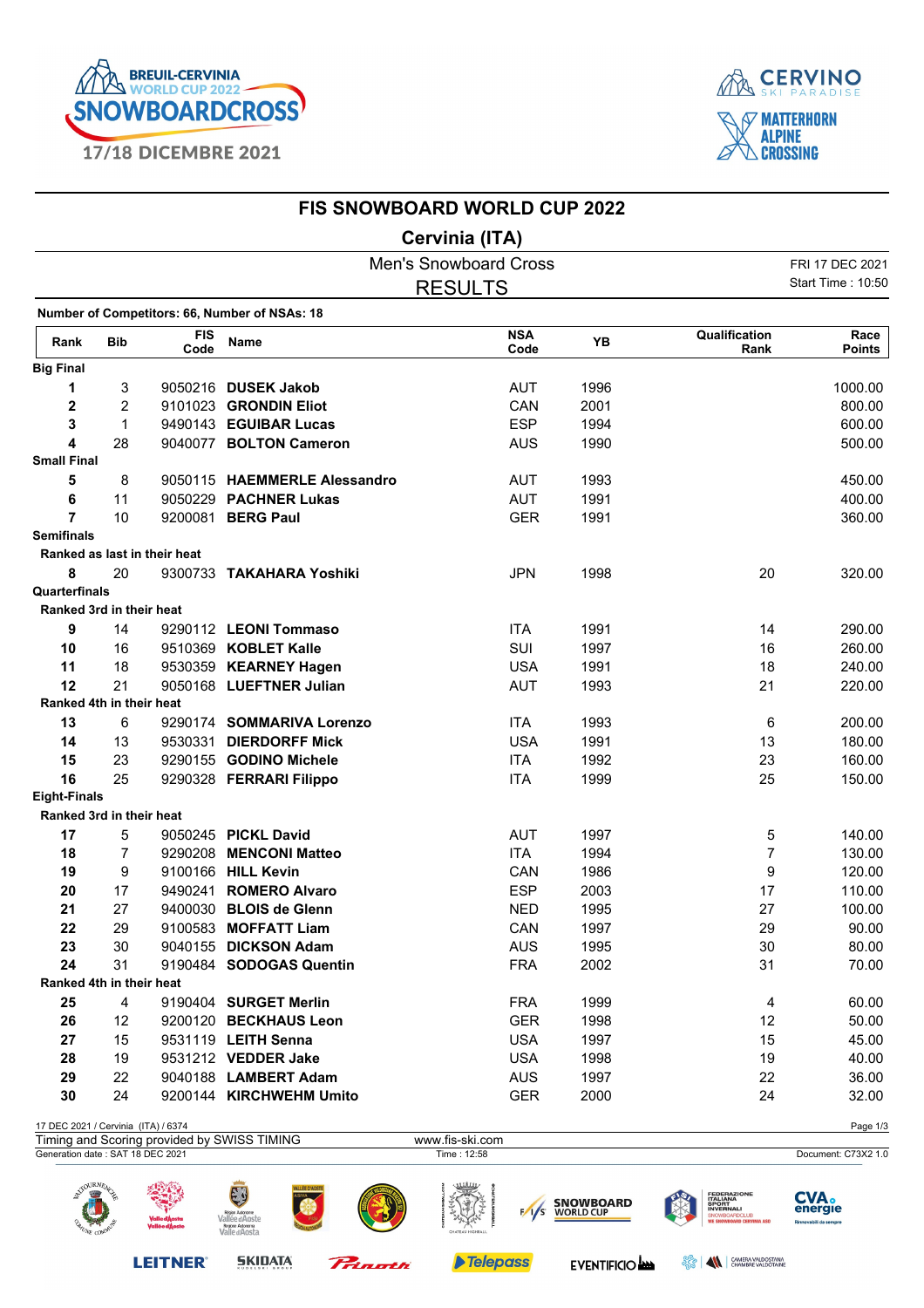## **FIS SNOWBOARD WORLD CUP 2022**

## **Cervinia (ITA)**

|                                            |            |                    |                           | <b>Men's Snowboard Cross</b> |      |                       | FRI 17 DEC 2021 |  |  |  |
|--------------------------------------------|------------|--------------------|---------------------------|------------------------------|------|-----------------------|-----------------|--|--|--|
| <b>Start Time: 10:50</b><br><b>RESULTS</b> |            |                    |                           |                              |      |                       |                 |  |  |  |
| Rank                                       | <b>Bib</b> | <b>FIS</b><br>Code | Name                      | <b>NSA</b><br>Code           | YB   | Qualification<br>Rank | Race<br>Points  |  |  |  |
| 31                                         | 26         |                    | 9200088 NOERL Martin      | <b>GER</b>                   | 1993 | 26                    | 28.00           |  |  |  |
| 32                                         | 32         |                    | 7535002 DEIBOLD Alex      | <b>USA</b>                   | 1986 | 32                    | 26.00           |  |  |  |
| Not qualified for Finals                   |            |                    |                           |                              |      |                       |                 |  |  |  |
| 33                                         | 62         |                    | 9190369 le BLE JAQUES Leo | <b>FRA</b>                   | 1997 | 33                    | 24.00           |  |  |  |
| 34                                         | 40         |                    | 9530138 BAUMGARTNER Nick  | <b>USA</b>                   | 1981 | 34                    | 22.00           |  |  |  |
| 35                                         | 55         |                    | 9040149 HUGHES Jarryd     | <b>AUS</b>                   | 1995 | 35                    | 20.00           |  |  |  |
| 36                                         | 83         |                    | 9480494 ANISIMOV Andrei   | <b>RUS</b>                   | 1997 | 36                    | 19.70           |  |  |  |
| 37                                         | 64         |                    | 9050199 JUD Sebastian     | <b>AUT</b>                   | 1995 | 37                    | 19.40           |  |  |  |
| 38                                         | 88         |                    | 9030002 WILLIAMS Steven   | <b>ARG</b>                   | 1988 | 38                    | 19.10           |  |  |  |
| 39                                         | 90         |                    | 9150234 HOUSER Radek      | <b>CZE</b>                   | 1996 | 39                    | 18.80           |  |  |  |
| 40                                         | 78         |                    | 9480641 DONSKIKH Daniil   | <b>RUS</b>                   | 2001 | 40                    | 18.50           |  |  |  |
| 41                                         | 82         |                    | 9510384 LUBASCH Nicola    | SUI                          | 1998 | 41                    | 18.20           |  |  |  |
| 42                                         | 67         |                    | 9530557 PERLE Michael     | <b>USA</b>                   | 1994 | 42                    | 17.90           |  |  |  |
| 43                                         | 80         |                    | 9531185 LACROIX Mike      | <b>USA</b>                   | 1998 | 43                    | 17.60           |  |  |  |
| 44                                         | 85         |                    | 9190459 HERPIN Guillaume  | <b>FRA</b>                   | 2001 | 44                    | 17.30           |  |  |  |
| 45                                         | 69         |                    | 9190316 VUAGNOUX Ken      | <b>FRA</b>                   | 1995 | 45                    | 17.00           |  |  |  |
| 46                                         | 95         |                    | 9120101 YE Kangjia        | <b>CHN</b>                   | 2002 | 46                    | 16.70           |  |  |  |
| 47                                         | 77         |                    | 9100660 BICHON Evan       | CAN                          | 1998 | 47                    | 16.40           |  |  |  |
| 48                                         | 70         |                    | 9510336 WATTER Nick       | SUI                          | 1995 | 48                    | 16.10           |  |  |  |
| 49                                         | 60         |                    | 9510380 BITSCHNAU Pascal  | SUI                          | 1998 | 49                    | 15.80           |  |  |  |
| 50                                         | 73         |                    | 9150149 KUBICIK Jan       | <b>CZE</b>                   | 1996 | 50                    | 15.50           |  |  |  |
| 51                                         | 86         |                    | 9050236 KROH Andreas      | <b>AUT</b>                   | 1998 | 51                    | 15.20           |  |  |  |
| 52                                         | 79         |                    | 9220109 NIGHTINGALE Huw   | <b>GBR</b>                   | 2001 | 52                    | 14.90           |  |  |  |
| 53                                         | 92         |                    | 9190426 GATTAZ Benjamin   | <b>FRA</b>                   | 1999 | 53                    | 14.60           |  |  |  |
| 54                                         | 74         |                    | 9100932 GRAHAM Colby      | CAN                          | 2001 | 54                    | 14.30           |  |  |  |
| 55                                         | 87         |                    | 9050287 POWONDRA Felix    | <b>AUT</b>                   | 2002 | 55                    | 14.00           |  |  |  |
| 56                                         | 94         |                    | 9190517 TOMAS Julien      | <b>FRA</b>                   | 2004 | 56                    | 13.70           |  |  |  |
| 57                                         | 93         |                    | 9200179 CONRADT Niels     | <b>GER</b>                   | 2002 | 57                    | 13.40           |  |  |  |
| 58                                         | 84         |                    | 9050250 DORNHOFER Marco   | <b>AUT</b>                   | 1999 | 58                    | 13.10           |  |  |  |
| 59                                         | 68         |                    | 9320183 WOO Jin           | <b>KOR</b>                   | 2001 | 59                    | 12.80           |  |  |  |
| 60                                         | 98         |                    | 9290390 ABBATI Luca       | <b>ITA</b>                   | 2002 | 60                    |                 |  |  |  |
| 61                                         | 91         |                    | 9290410 COLTURI Niccolo   | <b>ITA</b>                   | 2003 | 61                    |                 |  |  |  |
| 62                                         | 89         |                    | 9531433 HAMEL Tyler       | <b>USA</b>                   | 2004 | 62                    |                 |  |  |  |
| 63                                         | 81         |                    | 9040236 DENT Declan       | <b>AUS</b>                   | 2000 | 63                    |                 |  |  |  |
| 64                                         | 96         |                    | 9040237 DENT Kobi         | <b>AUS</b>                   | 2000 | 64                    |                 |  |  |  |
| 65                                         | 97         |                    | 1084976 BETHONICO Noah    | <b>BRA</b>                   | 2003 | 65                    |                 |  |  |  |
|                                            | 56         |                    | 9190386 BOZZOLO Loan      | <b>FRA</b>                   | 1999 | <b>DNS</b>            |                 |  |  |  |